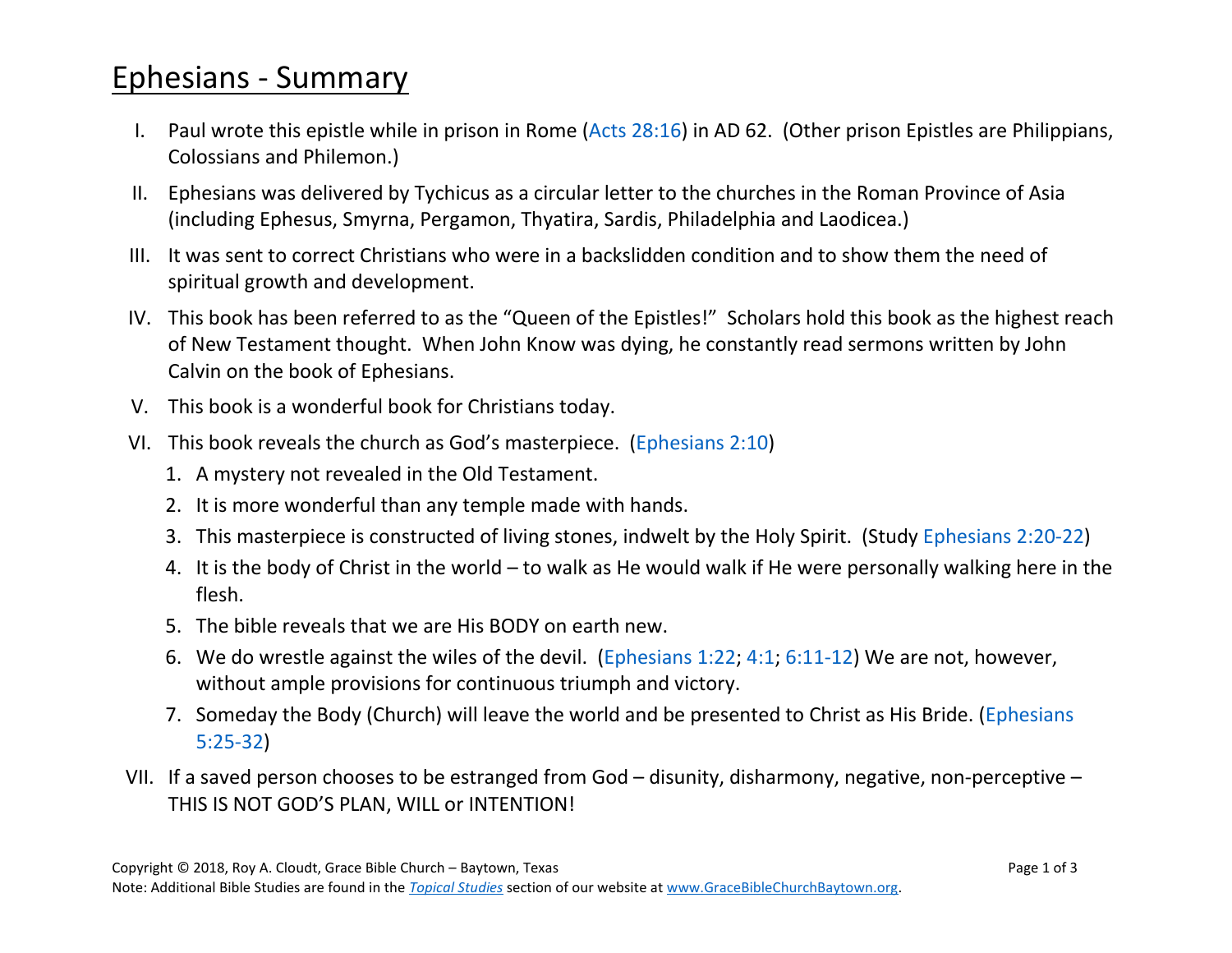## **Ephesians - Summary (Continued)**

VIII. This book is both doctrinal and practical.

- IX. From a doctrinal viewpoint, we see in the first 3 chapters the church described as the body [\(chapter 1\)](https://www.biblegateway.com/passage/?search=Ephesians+1&version=NASB); as the temple [\(chapter 2\)](https://www.biblegateway.com/passage/?search=Ephesians+2&version=NASB) and the mystery [\(chapter 3\)](https://www.biblegateway.com/passage/?search=Ephesians+3&version=NASB).
	- $\triangleright$  [Chapter 1](https://www.biblegateway.com/passage/?search=Ephesians+1&version=NASB) the body. Our Heavenly Father planned the Church. [\(1:3-6\)](https://www.biblegateway.com/passage/?search=Ephesians+1%3A3-6&version=NASB) The Son of God paid the price of redemption. [\(1:7-12\)](https://www.biblegateway.com/passage/?search=Ephesians+1%3A7-12&version=NASB) The Holy Spirit protects the Church. [\(1:13, 14\)](https://www.biblegateway.com/passage/?search=Ephesians+1%3A13-14&version=NASB)
	- $\triangleright$  [Chapter 2](https://www.biblegateway.com/passage/?search=Ephesians+2&version=NASB) The Church is presented as a TEMPLE. There is outstanding MATERIAL for construction. [\(Ephesians 2:8-10\)](https://www.biblegateway.com/passage/?search=Ephesians+2%3A8-10&version=NASB) When God builds, He uses His materials, not ours. Please note: the method or procedure of construction – there was a Sin Wall in [Ephesians 2:14](https://www.biblegateway.com/passage/?search=Ephesians+2%3A14&version=NASB) called the *"middle wall of partition between us."* He, Christ, coming to earth in flesh – dying on the Cross, ABOLISHED that barrier making possible harmony instead of hostility between God and man. [Ephesians 2:19-20](https://www.biblegateway.com/passage/?search=Ephesians+2%3A19-20&version=NASB) reveals the results desired for that construction – a strong Spiritual house fitly framed unto a holy temple in the Lord.
	- $\triangleright$  [Chapter 3](https://www.biblegateway.com/passage/?search=Ephesians+3&version=NASB) Doctrinally, the Church is presented as the MYSTERY in chapter 3:
		- Ephesians  $3:1-4$  not revealed in the OT
		- [Ephesians 3:5-13](https://www.biblegateway.com/passage/?search=Ephesians+3%3A5-13&version=NASB) Jew and Gentiles are partakers of the same Body the Church
		- [Ephesians 3:14-21](https://www.biblegateway.com/passage/?search=Ephesians+3%3A14-21&version=NASB) The Lord desires all believers to have knowledge, power and victory.
- X. Chapters 4-6 emphasizes the practical aspects of the Church:
	- $\triangleright$  [Ephesians 4:1-6](https://www.biblegateway.com/passage/?search=Ephesians+4%3A1-6&version=NASB) The walk and service of the new man in Christ.
	- $\triangleright$  [Ephesians 4:7-16](https://www.biblegateway.com/passage/?search=Ephesians+4%3A7-16&version=NASB) He is no longer to be a baby, but mature.
	- $\triangleright$  [Ephesians 4:17-20](https://www.biblegateway.com/passage/?search=Ephesians+4%3A17-20&version=NASB) He is not to walk as the Gentiles.
	- $\triangleright$  [Ephesians 4:21-32](https://www.biblegateway.com/passage/?search=Ephesians+4%3A21-32&version=NASB) His mind must be vertically oriented rather than horizontally oriented. He is not to have an empty mind, blind heart, darkened understanding. He is to have eyes open, mind perceptive, heart right, life and manner of conduct upright, and his tongue under Biblical control.
- XI. In [Chapter 5,](https://www.biblegateway.com/passage/?search=Ephesians+5&version=NASB) we see the Church as the Bride of our Lord Jesus Christ. Just as a man on the earth in purity desires to receive his ONE and ONLY, God designed the Bride in purity – the virgin born, impeccable,